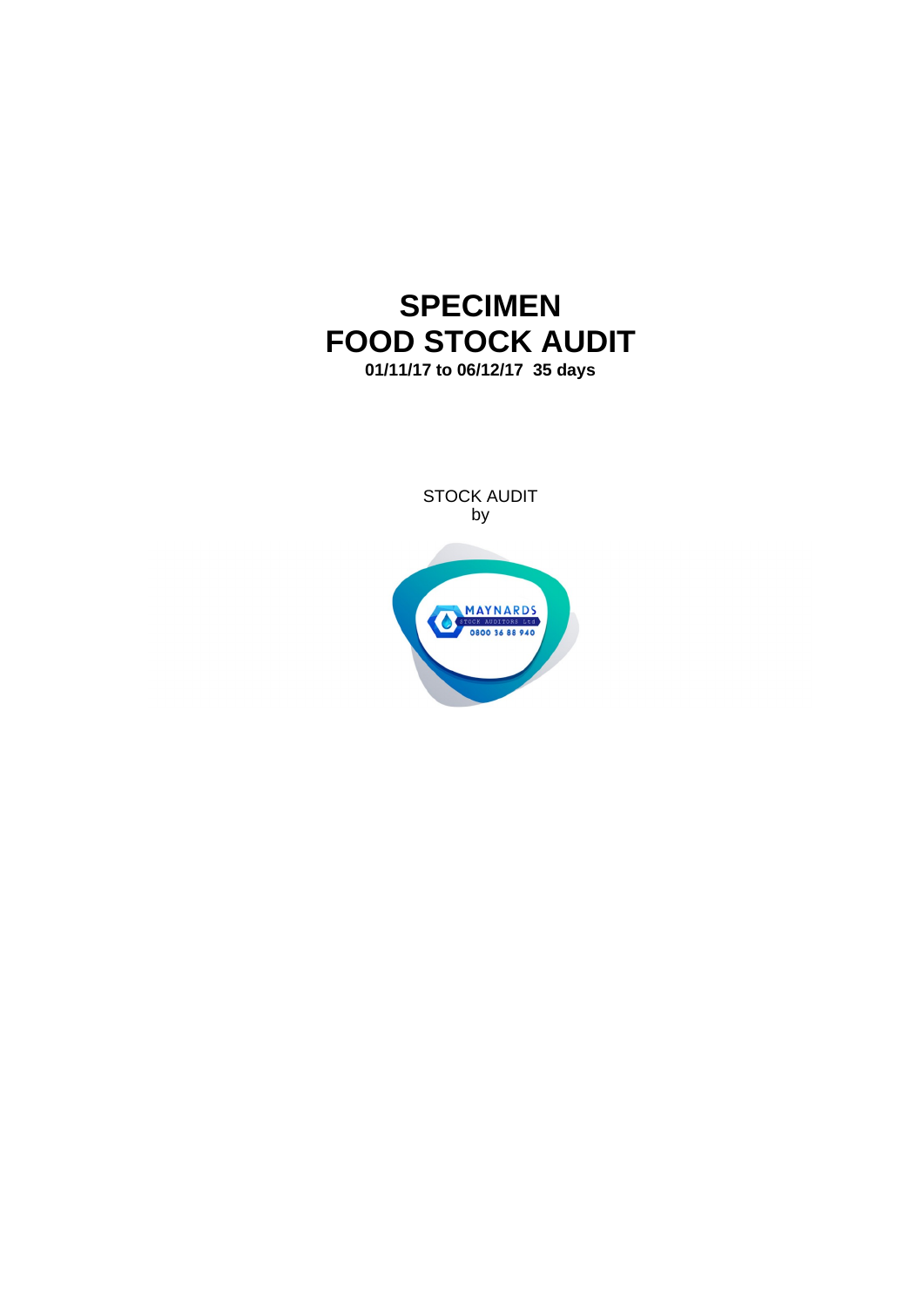

#### **FOOD TRADING ACCOUNT**

| <b>Analysis of PURCHASES</b>                                    |                              | OPENING STOCK 01/11/17                     | 2390.72               |
|-----------------------------------------------------------------|------------------------------|--------------------------------------------|-----------------------|
| <b>Williams of Flint</b><br>Oliver Kay Ltd                      | 4838.87<br>2518.33           | <b>PURCHASES</b>                           | 17362.93              |
| Perrys Produce<br>Neve Fleetwood                                | 2311.52<br>2127.68           |                                            | 19753.65              |
| <b>Westport Foods</b><br>H N Nuttall Ltd<br>Petty Cash          | 1489.16<br>1380.37<br>961.77 | <b>CREDITS</b>                             | 137.08                |
| G & O Foods Ltd<br><b>Tattenhall Dairy</b>                      | 715.54<br>322.54             |                                            | 19616.57              |
| Has Bean Coffee<br><b>Bar Transfers</b><br>Fry Fresh Edible Oil | 275.50<br>259.65<br>162.00   | CLOSING STOCK 06/12/17                     | 4333.53               |
|                                                                 | 17362.93                     | <b>CONSUMPTION AT COST</b>                 | 15283.04              |
| <b>Analysis of CREDITS</b>                                      |                              | <b>TAKINGS (incl VAT)</b>                  | 65032.65              |
| <b>Disposables</b><br>Neve Fleetwood<br><b>Westport Foods</b>   | 92.52<br>31.58<br>12.98      | less VAT @ 20.0%                           | 10838.77              |
|                                                                 |                              |                                            | 54193.88              |
|                                                                 | 137.08                       | <b>CONSUMPTION AT COST</b>                 | 15283.04              |
| <b>Analysis of ALLOWANCES</b>                                   |                              | 71.80% GROSS PROFIT<br>(before allowances) | 38910.84              |
| Promotion                                                       | 1921.51 @ retail             | 72.61% GROSS PROFIT<br>(after allowances)  |                       |
|                                                                 |                              | <b>STOCKHOLDING</b>                        | 10 days               |
|                                                                 |                              | <b>TILL RECONCILIATION</b>                 | 339.99<br><b>OVER</b> |

| YEAR to DATE FROM 07/04/17                         |                        |       |
|----------------------------------------------------|------------------------|-------|
| <b>TAKINGS Incl VAT</b><br><b>TAKINGS Excl VAT</b> | 315576.92<br>262980.78 |       |
| <b>GROSS PROFIT</b>                                | 179560.00              | 68.3% |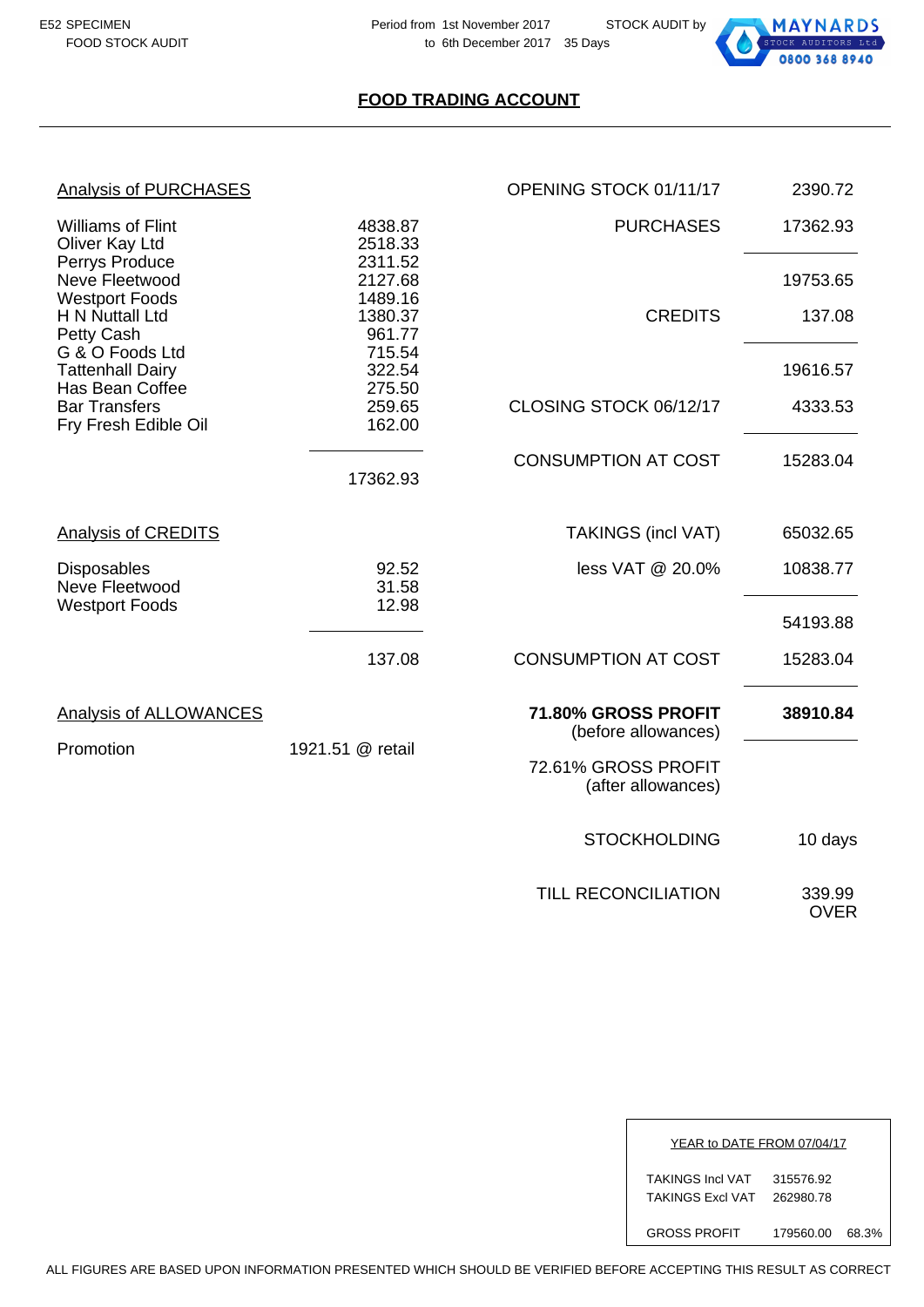STOCK ON HAND STOCK AUDIT by



| Description                                                                                                                                                                                                                                                                                                                                                                                                                                                                                                                                                                                                                           |                                                                    | <b>Size</b>                                                                                                                                                                                                                                                            | Cost<br>Price                                                                                                                                                                                                          | Closing<br><b>Stock</b>                                                                                                                                                   | Valuation<br>at Cost                                                                                                                                                                                           |
|---------------------------------------------------------------------------------------------------------------------------------------------------------------------------------------------------------------------------------------------------------------------------------------------------------------------------------------------------------------------------------------------------------------------------------------------------------------------------------------------------------------------------------------------------------------------------------------------------------------------------------------|--------------------------------------------------------------------|------------------------------------------------------------------------------------------------------------------------------------------------------------------------------------------------------------------------------------------------------------------------|------------------------------------------------------------------------------------------------------------------------------------------------------------------------------------------------------------------------|---------------------------------------------------------------------------------------------------------------------------------------------------------------------------|----------------------------------------------------------------------------------------------------------------------------------------------------------------------------------------------------------------|
| <b>MEAT &amp; POULTRY</b><br><b>ANTIPASTO</b><br><b>BACON</b><br><b>BEEF BURGERS</b><br><b>BEEF FILLET</b><br><b>BEEF FILLET</b><br><b>BEEF MINCE</b><br><b>BEEF RIB</b><br>BEEF RIB RARE-BREED<br><b>BEEF TOMAHAWK</b><br><b>BLACK PUDDING</b><br><b>CHICKEN INNER FILLETS</b><br><b>CHICKEN SUPREME CORN-FED</b><br><b>DUCK BREAST</b><br><b>HAM HOCKS</b><br><b>HAM PROSCUITO</b><br><b>LAMB RUMPS</b><br><b>LAMB SHANKS</b><br><b>PANCHETTA SLICED</b><br><b>PORK BELLY</b><br><b>PORK RIND</b><br><b>SAUSAGE MEAT</b><br><b>SAUSAGES PIGS IN BLANKETS</b><br><b>SAUSAGES PORK &amp; LEEK</b><br><b>TURKEY BONED &amp; ROLLED</b> | 45 G<br>8 OZ<br>7 OZ<br>14 OZ<br>1.36 KG<br>500 G<br>7 OZ          | <b>PKT</b><br><b>KGS</b><br>EAC<br>EAC<br>EAC<br><b>KGS</b><br><b>KGS</b><br><b>KGS</b><br>EAC<br>EAC<br><b>KGS</b><br>EAC<br>EAC<br>EAC<br><b>PKT</b><br>EAC<br>EAC<br><b>KGS</b><br><b>KGS</b><br><b>KGS</b><br><b>KGS</b><br><b>KGS</b><br><b>KGS</b><br><b>KGS</b> | 1.300<br>3.300<br>1.050<br>5.100<br>9.900<br>5.510<br>4.600<br>15.000<br>7.500<br>2.500<br>4.640<br>1.980<br>4.250<br>2.500<br>9.990<br>2.690<br>2.700<br>11.950<br>3.430<br>0.990<br>3.490<br>5.170<br>4.400<br>4.500 | 10.0<br>2.3<br>1.0<br>8.0<br>4.0<br>3.0<br>7.0<br>6.0<br>1.0<br>1.7<br>6.0<br>20.0<br>6.0<br>6.0<br>0.8<br>15.0<br>61.0<br>2.0<br>2.0<br>2.0<br>8.0<br>6.0<br>2.0<br>27.6 | 13.00<br>7.59<br>1.05<br>40.80<br>39.60<br>16.53<br>32.20<br>90.00<br>7.50<br>4.25<br>27.84<br>39.60<br>25.50<br>15.00<br>7.99<br>40.35<br>164.70<br>23.90<br>6.86<br>1.98<br>27.92<br>31.02<br>8.80<br>124.20 |
| <b>FISH</b><br><b>COD GOUJONS</b><br><b>CRAB MEAT</b><br><b>CRAYFISH IN BRINE</b><br>PLAICE FILLET<br><b>POLLOCK</b><br><b>PRAWNS KING</b><br><b>SALMON SUPREMES</b><br><b>SALMON TRIMMINGS</b><br><b>SEA BASS FILLET</b>                                                                                                                                                                                                                                                                                                                                                                                                             | 454 G<br>1.5 KG<br>8-10 OZ<br>X <sub>25</sub><br>$31 - 40$<br>6 OZ | <b>KGS</b><br><b>TIN</b><br><b>TUB</b><br>EAC<br><b>BOX</b><br><b>KGS</b><br><b>EAC</b><br><b>KGS</b><br>EAC                                                                                                                                                           | 7.890<br>5.950<br>15.950<br>1.860<br>17.820<br>8.250<br>2.290<br>9.000<br>1.150                                                                                                                                        | 10.0<br>1.0<br>5.0<br>15.0<br>2.0<br>1.0<br>15.0<br>6.0<br>11.0                                                                                                           | 798.18<br>78.90<br>5.95<br>79.75<br>27.90<br>35.64<br>8.25<br>34.35<br>54.00<br>12.65<br>337.39                                                                                                                |
| <b>BAKERY &amp; DAIRY</b><br>BREAD BRIOCHE BUN<br><b>BREAD MUFFINS BREAKFAST</b><br><b>BREAD SOUR DOUGH</b><br><b>BUTTER</b><br><b>BUTTER ROSETTES</b><br>CHEESE APPLEWOOD SMOKED<br>CHEESE CAMEMBERT IN WOOD<br><b>CHEESE CHEDDAR GRATED</b><br><b>CHEESE CREAM</b><br><b>CHEESE FETA</b><br><b>CHEESE MOZZARELLA</b><br>CHEESE MOZZARELLA BLOCK<br>CHEESE MOZZARELLA BURRATA<br><b>CHEESE PARMESAN</b>                                                                                                                                                                                                                              | X 60<br>$X$ 40<br>250 G<br>300 G<br>2 KG<br>125 G<br>120G          | <b>BOX</b><br><b>BOX</b><br>EAC<br>EAC<br><b>PKT</b><br><b>KGS</b><br>EAC<br><b>KGS</b><br><b>TUB</b><br><b>KGS</b><br>EAC<br><b>KGS</b><br><b>TUB</b><br><b>KGS</b>                                                                                                   | 18.900<br>12.540<br>2.100<br>1.450<br>7.990<br>11.370<br>2.210<br>6.300<br>6.950<br>8.180<br>0.690<br>5.240<br>1.930<br>12.690                                                                                         | 1.2<br>1.6<br>5.0<br>20.0<br>4.0<br>2.0<br>4.0<br>2.0<br>1.0<br>0.5<br>2.0<br>5.8<br>2.0<br>6.0                                                                           | 22.68<br>20.06<br>10.50<br>29.00<br>31.96<br>22.74<br>8.84<br>12.60<br>6.95<br>4.09<br>1.38<br>30.39<br>3.86<br>76.14                                                                                          |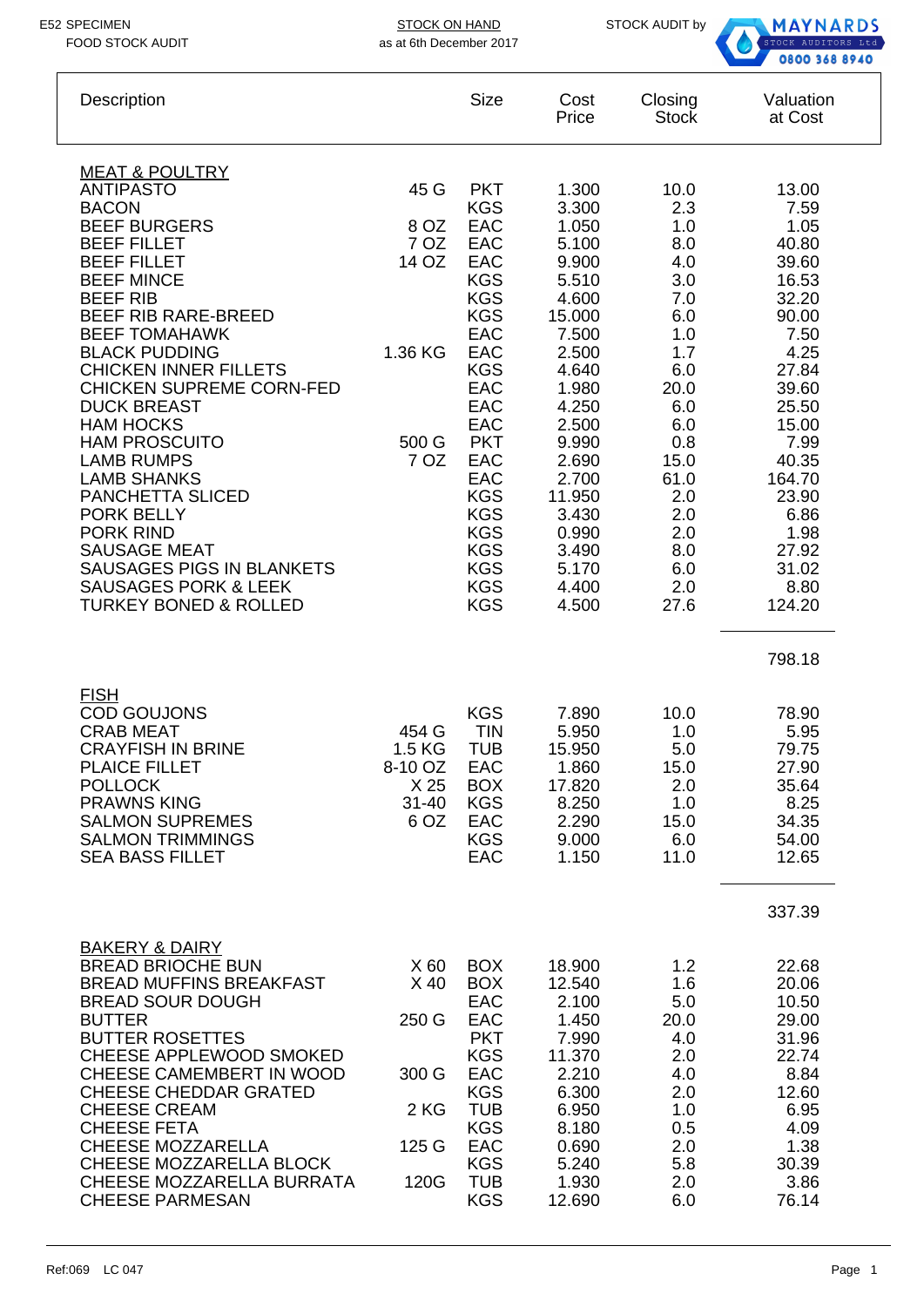STOCK ON HAND STOCK AUDIT by as at 6th December 2017



| Description                                                                                                                                                                                                                                                                                                                                                                                                                                                                   | <b>Size</b>                                                                                                                                                                                                                                                                                                                                                                                  | Cost<br>Price                                                                                                                                                          | Closing<br><b>Stock</b>                                                                                                      | Valuation<br>at Cost                                                                                                                                     |
|-------------------------------------------------------------------------------------------------------------------------------------------------------------------------------------------------------------------------------------------------------------------------------------------------------------------------------------------------------------------------------------------------------------------------------------------------------------------------------|----------------------------------------------------------------------------------------------------------------------------------------------------------------------------------------------------------------------------------------------------------------------------------------------------------------------------------------------------------------------------------------------|------------------------------------------------------------------------------------------------------------------------------------------------------------------------|------------------------------------------------------------------------------------------------------------------------------|----------------------------------------------------------------------------------------------------------------------------------------------------------|
| <b>BAKERY &amp; DAIRY Contd.</b><br><b>CHEESE STILTON</b><br><b>CHEESE TALEGGIO</b><br><b>CHEESE WENSLEYDALE/CRANBERRIES</b><br><b>CREAM CLOTTED</b><br><b>CREAM DOUBLE</b><br><b>EGGS</b><br><b>MARGARINE</b><br><b>MILK</b><br><b>TOFU</b>                                                                                                                                                                                                                                  | <b>KGS</b><br><b>KGS</b><br><b>KGS</b><br><b>TUB</b><br>907 G<br>2.27L<br><b>HGL</b><br><b>DOZ</b><br><b>TUB</b><br>2 KG<br><b>EAC</b><br>2L<br>500 G<br><b>PKT</b>                                                                                                                                                                                                                          | 11.580<br>11.950<br>6.100<br>7.970<br>5.690<br>1.870<br>2.870<br>0.990<br>1.580                                                                                        | 4.8<br>1.0<br>2.0<br>2.0<br>6.0<br>10.0<br>1.0<br>12.0<br>2.0                                                                | 55.58<br>11.95<br>12.20<br>15.94<br>34.14<br>18.70<br>2.87<br>11.88<br>3.16                                                                              |
| <b>DESSERTS &amp; ICE-CREAM</b><br><b>BROWNIES MADE</b><br><b>ICE CREAM CHESHIRE</b><br><b>MADE CHEESE CAKE</b><br><b>MADE MACAROON</b><br><b>SCONES MADE</b><br><b>SORBET CHESHIRE FARMS</b><br>STICKY TOFFEE PUDDING MADE                                                                                                                                                                                                                                                   | <b>PTN</b><br><b>TUB</b><br>4 L<br><b>PTN</b><br><b>EAC</b><br>EAC<br><b>TUB</b><br>2L<br><b>EAC</b>                                                                                                                                                                                                                                                                                         | 0.350<br>13.290<br>0.730<br>0.880<br>0.400<br>7.970<br>0.500                                                                                                           | 72.0<br>11.0<br>76.0<br>182.0<br>79.0<br>4.0<br>177.0                                                                        | 447.62<br>25.20<br>146.19<br>55.48<br>160.16<br>31.60<br>31.88<br>88.50                                                                                  |
| <b>FROZEN GOODS</b><br><b>CHIPS</b><br>4 X 2.5 KG<br><b>DOUGH BALLS</b><br><b>FRUITS FROZEN</b><br><b>PASTRY PUFF</b><br>4.25 KG<br>PEAS PETITS-POIS<br><b>SAMOSAS</b><br><b>SAUSAGE ROLLS</b><br>180 X 2.5"<br><b>WAFFLES BELGIAN</b>                                                                                                                                                                                                                                        | <b>BOX</b><br><b>BOX</b><br><b>KGS</b><br><b>BOX</b><br><b>BAG</b><br>907 G<br>X 30<br><b>BOX</b><br><b>BOX</b><br>X <sub>20</sub><br><b>BOX</b>                                                                                                                                                                                                                                             | 13.950<br>17.990<br>4.050<br>31.410<br>1.280<br>15.990<br>21.370<br>6.700                                                                                              | 1.5<br>2.0<br>4.0<br>1.0<br>1.0<br>1.0<br>1.0<br>3.0                                                                         | 539.01<br>20.93<br>35.98<br>16.20<br>31.41<br>1.28<br>15.99<br>21.37<br>20.10<br>163.26                                                                  |
| DRY GOODS<br><b>ARTICHOKES</b><br><b>BISCUITS AMARETTI</b><br><b>BISCUITS FOR CHEESE</b><br><b>BREADCRUMBS PANKO</b><br><b>CHESTNUTS</b><br><b>CHOCOLATE COOKING</b><br><b>CHRISTMAS PUDDINGS</b><br><b>CHRISTMAS PUDDINGS</b><br><b>FLOUR</b><br><b>FLOUR GLUTEN-FREE</b><br><b>FLOUR PIZZA CABUTO</b><br><b>FLOUR STRONG</b><br><b>FRUIT SULTANAS DRIED</b><br><b>JAM</b><br><b>MARSHMALLOWS</b><br><b>MERINGUE NESTS</b><br><b>MUSHROOMS PORCINI</b><br><b>NOODLES EGG</b> | 2.6 KG<br><b>TIN</b><br>200 G<br><b>BOX</b><br><b>BOX</b><br>900 G<br><b>KGS</b><br><b>PKT</b><br>400 G<br><b>PKT</b><br>2.5 KG<br><b>BOX</b><br>X 24<br><b>BOX</b><br>X 36<br><b>BAG</b><br>1.5 KG<br><b>KGS</b><br><b>BAG</b><br><b>25 KG</b><br><b>BAG</b><br>25 KG<br><b>KGS</b><br>3 KG<br><b>TUB</b><br><b>KGS</b><br><b>PKT</b><br>$X_6$<br>500 G<br><b>TUB</b><br>3 KG<br><b>BOX</b> | 13.500<br>1.320<br>5.990<br>2.760<br>4.140<br>22.950<br>17.980<br>30.000<br>1.130<br>1.980<br>20.810<br>12.900<br>6.260<br>7.220<br>9.150<br>1.020<br>29.160<br>12.500 | 5.4<br>15.0<br>6.0<br>10.0<br>1.0<br>2.6<br>6.0<br>1.2<br>3.0<br>6.0<br>2.0<br>0.2<br>1.0<br>0.5<br>5.0<br>8.0<br>1.0<br>0.3 | 72.90<br>19.80<br>35.94<br>27.60<br>4.14<br>59.67<br>107.88<br>36.00<br>3.39<br>11.88<br>41.62<br>2.58<br>6.26<br>3.61<br>45.75<br>8.16<br>29.16<br>3.75 |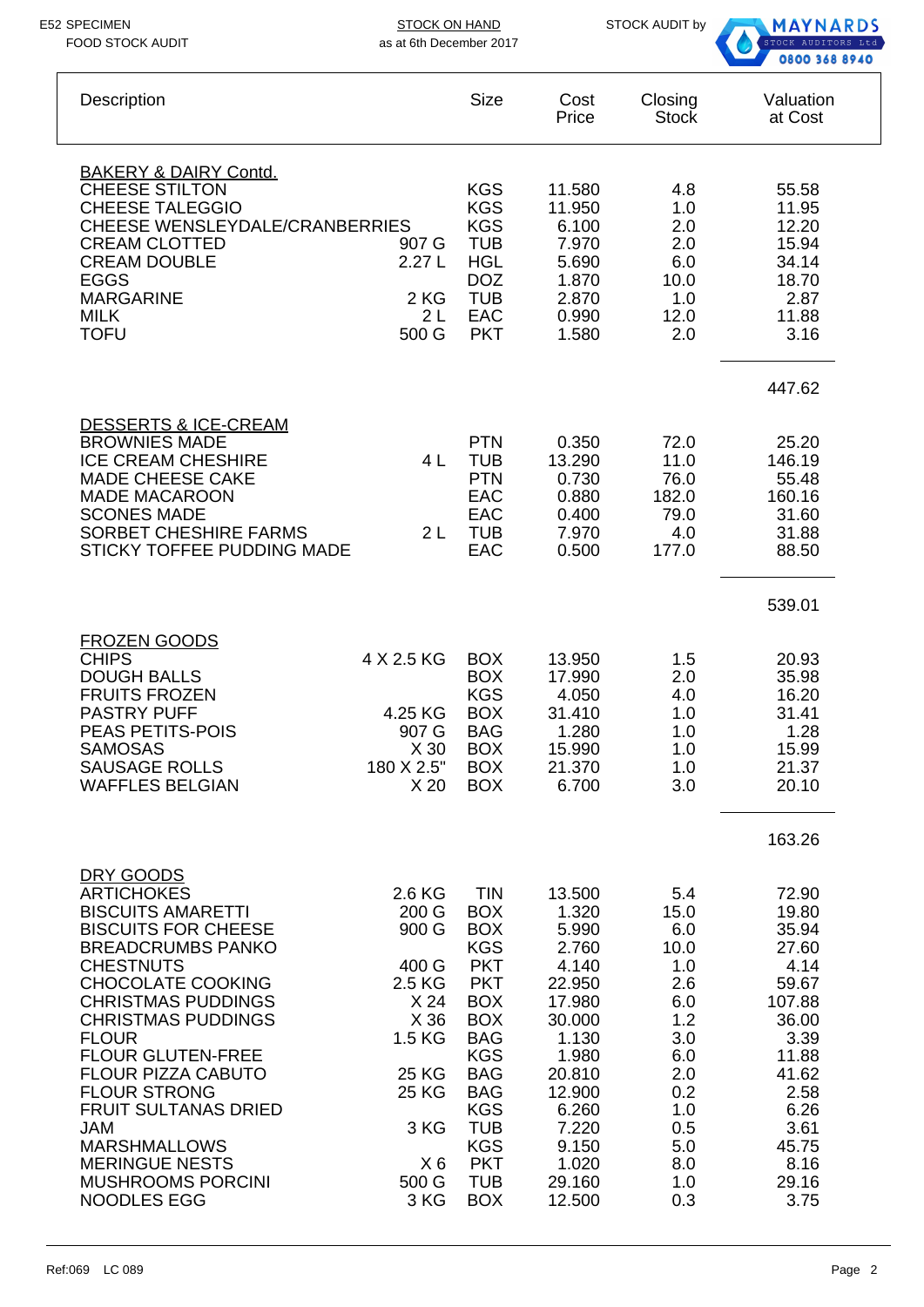STOCK ON HAND STOCK AUDIT by



| Description                                                                                                                                                                                                                                                                                                                                                                                                                                                                                                                                                                                                                                  |                                                                                                                  | <b>Size</b>                                                                                                                                                                                                                                                                                                                                         | Cost<br>Price                                                                                                                                                                                                                         | Closing<br><b>Stock</b>                                                                                                                                                     | Valuation<br>at Cost                                                                                                                                                                                            |
|----------------------------------------------------------------------------------------------------------------------------------------------------------------------------------------------------------------------------------------------------------------------------------------------------------------------------------------------------------------------------------------------------------------------------------------------------------------------------------------------------------------------------------------------------------------------------------------------------------------------------------------------|------------------------------------------------------------------------------------------------------------------|-----------------------------------------------------------------------------------------------------------------------------------------------------------------------------------------------------------------------------------------------------------------------------------------------------------------------------------------------------|---------------------------------------------------------------------------------------------------------------------------------------------------------------------------------------------------------------------------------------|-----------------------------------------------------------------------------------------------------------------------------------------------------------------------------|-----------------------------------------------------------------------------------------------------------------------------------------------------------------------------------------------------------------|
| DRY GOODS Contd.<br>NUTS ALMONDS FLAKED/GROUND<br><b>NUTS HAZELNUTS</b><br><b>NUTS PINE</b><br><b>NUTS PISTACHIO</b><br><b>NUTS WALNUTS</b><br>OIL OLIVE EXTRA VIRGIN<br><b>OLIVES MIXED</b><br><b>OLIVES NOCELLARA</b><br><b>OLIVES PERELLO</b><br>PASTA LINGUINE/MACARONI<br>PASTA TORTELLONI FRESH<br><b>PASTRY QUICHE CASES</b><br>PEPPER GROUND BLACK/WHITE<br>PEPPERCORNS PINK<br><b>POLENTA</b><br><b>RICE ARBORIO</b><br><b>SALT</b><br><b>SALT SEA</b><br><b>SAUCE BRANDY</b><br><b>SAUCE HOLLANDAISE</b><br><b>SEEDS VARIOUS</b><br><b>SUGAR CASTER</b><br><b>SUGAR ICING</b><br><b>SUGAR SOFT BROWN</b><br><b>TOMATOES PEELED</b> | 5L<br>500 G<br>250 G<br>X 144<br>500 G<br>500 G<br><b>5 KG</b><br>6 KG<br>250 G<br>25 KG<br>3 KG<br>3 KG<br>A 10 | <b>KGS</b><br><b>KGS</b><br><b>KGS</b><br><b>KGS</b><br><b>KGS</b><br><b>TUB</b><br><b>KGS</b><br><b>TUB</b><br><b>TUB</b><br><b>PKT</b><br><b>PKT</b><br><b>BOX</b><br>500<br><b>TUB</b><br><b>PKT</b><br><b>BAG</b><br><b>TUB</b><br><b>TUB</b><br><b>LTR</b><br><b>LTR</b><br><b>KGS</b><br><b>BAG</b><br><b>BAG</b><br><b>BAG</b><br><b>TIN</b> | 11.570<br>9.070<br>28.690<br>22.320<br>11.660<br>6.000<br>7.160<br>22.500<br>22.500<br>0.720<br>1.580<br>44.820<br>8.870<br>10.350<br>1.680<br>9.380<br>3.510<br>2.150<br>2.010<br>5.630<br>6.150<br>2.460<br>3.560<br>5.720<br>1.830 | 2.0<br>0.3<br>0.3<br>0.3<br>2.3<br>0.2<br>1.0<br>1.0<br>5.0<br>5.0<br>6.0<br>0.5<br>2.0<br>0.2<br>1.0<br>1.3<br>0.5<br>4.0<br>8.0<br>3.0<br>0.8<br>1.0<br>0.7<br>0.7<br>9.0 | 23.14<br>2.72<br>8.61<br>6.70<br>26.82<br>1.20<br>7.16<br>22.50<br>112.50<br>3.60<br>9.48<br>22.41<br>17.74<br>2.07<br>1.68<br>12.19<br>1.76<br>8.60<br>16.08<br>16.89<br>4.92<br>2.46<br>2.49<br>4.00<br>16.47 |
|                                                                                                                                                                                                                                                                                                                                                                                                                                                                                                                                                                                                                                              |                                                                                                                  |                                                                                                                                                                                                                                                                                                                                                     |                                                                                                                                                                                                                                       |                                                                                                                                                                             | 874.28                                                                                                                                                                                                          |
| <b>BOTTLES &amp; JARS</b><br><b>BALSAMIC SYRUP</b><br><b>CHUTNEY / RELISH</b><br><b>GHERKINS DILL</b><br><b>MAYONAISSE HELLMANS</b><br><b>MUSTARD DIJON</b><br><b>MUSTARD ENGLISH</b><br><b>MUSTARD FRENCH</b><br><b>NUTELLA</b><br><b>OIL TRUFFLE</b><br><b>ONIONS PICKLED</b><br>PUREE / COULIS<br><b>REDCURRANT JELLY</b><br><b>SAUCE BARBECUE</b><br><b>SAUCE CRANBERRY</b><br><b>SAUCE HORSERADISH</b><br><b>SAUCE HP</b><br><b>SAUCE TOMATO KETCHUP</b><br><b>TERIYAKI MARINADE</b><br><b>TRUFFLES BLACK</b><br><b>VEAL JUS</b><br><b>VINEGAR BALSAMIC AGED</b><br><b>VINEGAR BALSAMIC WHITE</b>                                       | 500 ML<br>2.45 KG<br>10L<br>2.25L<br>250 ML<br>3 KG<br>2.5 KG<br>2.27L<br>250 ML<br>35 G<br>250 ML               | <b>BOT</b><br><b>KGS</b><br><b>HGL</b><br><b>TUB</b><br><b>HGL</b><br><b>HGL</b><br><b>HGL</b><br><b>JAR</b><br><b>BOT</b><br><b>HGL</b><br><b>KGS</b><br><b>TUB</b><br><b>HGL</b><br><b>TUB</b><br><b>HGL</b><br><b>GAL</b><br><b>HGL</b><br><b>BOT</b><br><b>JAR</b><br><b>LTR</b><br><b>BOT</b><br><b>BOT</b>                                    | 6.950<br>6.120<br>5.270<br>21.000<br>5.850<br>11.450<br>9.720<br>3.560<br>8.990<br>5.270<br>6.620<br>11.420<br>5.040<br>7.080<br>5.950<br>15.260<br>8.910<br>3.560<br>8.950<br>18.300<br>6.660<br>5.440                               | 1.5<br>4.0<br>1.0<br>0.7<br>0.7<br>0.3<br>2.0<br>4.0<br>1.5<br>1.0<br>2.0<br>2.0<br>0.6<br>9.0<br>0.3<br>1.0<br>1.0<br>2.0<br>1.0<br>6.0<br>2.0<br>4.5                      | 10.43<br>24.48<br>5.27<br>14.70<br>4.10<br>3.44<br>19.44<br>14.24<br>13.49<br>5.27<br>13.24<br>22.84<br>3.02<br>63.72<br>1.79<br>15.26<br>8.91<br>7.12<br>8.95<br>109.80<br>13.32<br>24.48                      |

407.29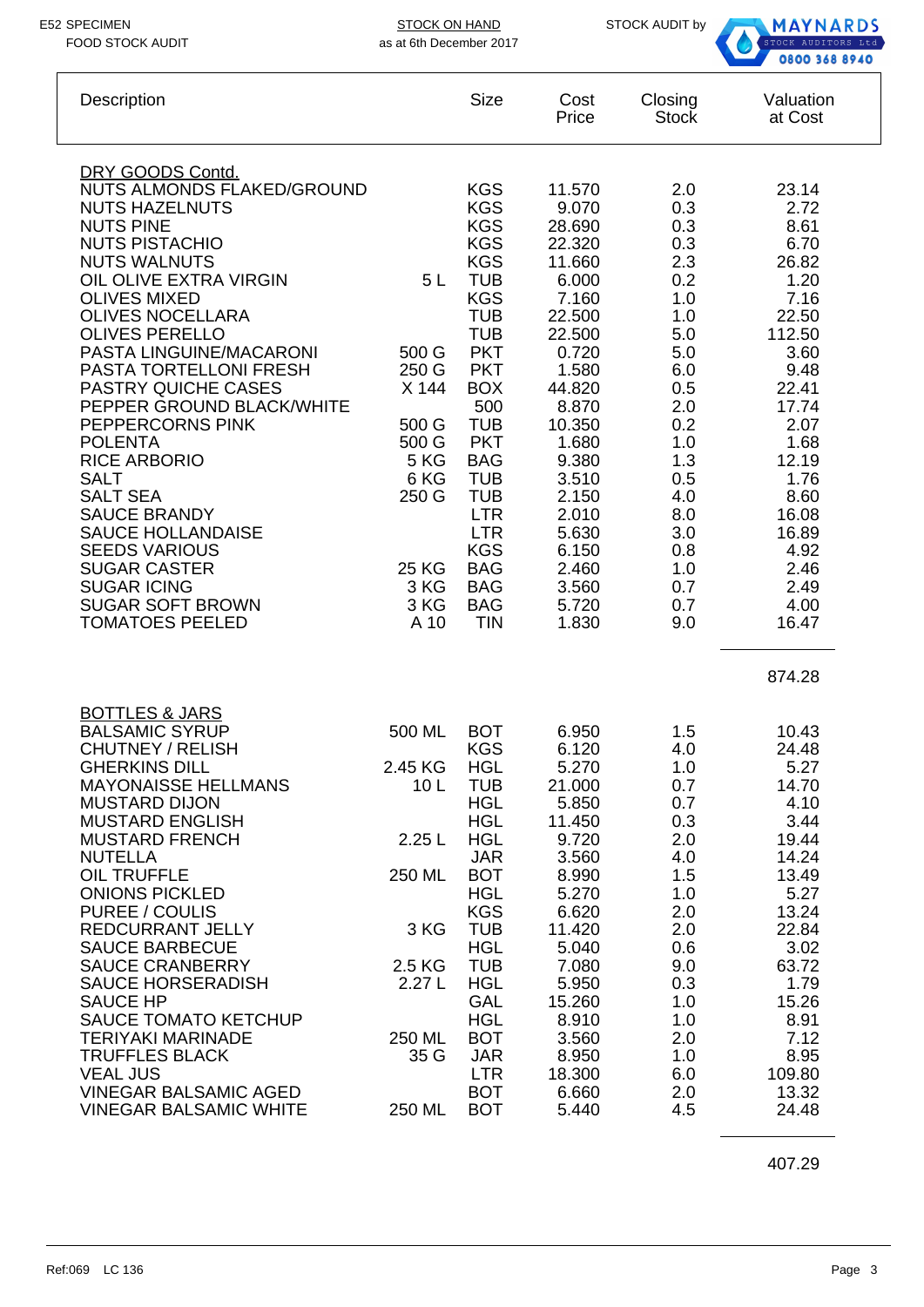

| Description                                                                                                                                                                                                                                                                                                                                                                                                                                                                                                                                                                                                                                                                                                                                                                                                                                                                                                                                                         |                                                                     | <b>Size</b>                                                                                                                                                                                                                                                                                                                                                                                                                                                                                                                        | Cost<br>Price                                                                                                                                                                                                                                                                                                                                                                 | Closing<br><b>Stock</b>                                                                                                                                                                                                                                                                        | Valuation<br>at Cost                                                                                                                                                                                                                                                                                                                       |
|---------------------------------------------------------------------------------------------------------------------------------------------------------------------------------------------------------------------------------------------------------------------------------------------------------------------------------------------------------------------------------------------------------------------------------------------------------------------------------------------------------------------------------------------------------------------------------------------------------------------------------------------------------------------------------------------------------------------------------------------------------------------------------------------------------------------------------------------------------------------------------------------------------------------------------------------------------------------|---------------------------------------------------------------------|------------------------------------------------------------------------------------------------------------------------------------------------------------------------------------------------------------------------------------------------------------------------------------------------------------------------------------------------------------------------------------------------------------------------------------------------------------------------------------------------------------------------------------|-------------------------------------------------------------------------------------------------------------------------------------------------------------------------------------------------------------------------------------------------------------------------------------------------------------------------------------------------------------------------------|------------------------------------------------------------------------------------------------------------------------------------------------------------------------------------------------------------------------------------------------------------------------------------------------|--------------------------------------------------------------------------------------------------------------------------------------------------------------------------------------------------------------------------------------------------------------------------------------------------------------------------------------------|
| <b>FRUIT &amp; VEGETABLES</b><br><b>APPLES</b><br><b>AVOCADO</b><br><b>BEANS FINE</b><br><b>BEETROOT COOKED</b><br><b>BROCCOLI</b><br><b>BROCOLLI TENDERSTEM</b><br><b>CABBAGE</b><br><b>CABBAGE SLICED</b><br><b>CARROTS &amp; SWEDE DICED</b><br><b>CARROTS WITH TOPS</b><br><b>CAULIFLOWER</b><br><b>CELERY</b><br><b>CHICORY RED</b><br><b>CHILLIES</b><br><b>COLESLAW PREP</b><br><b>CUCUMBER</b><br><b>FENNEL</b><br><b>FIGS</b><br><b>GARLIC PEELED</b><br><b>GARLIC SMOKED</b><br><b>GRAPES</b><br><b>HERBS VARIOUS</b><br><b>KALE</b><br><b>LETTUCE BABY LEAF</b><br>LETTUCE ROCKET<br><b>LETTUCE VARIOUS</b><br><b>MUSHROOMS FLAT</b><br>MUSHROOMS WILD EXOTIC MIX<br><b>ONIONS RED</b><br><b>ONIONS SPRING</b><br><b>ONIONS WHITE</b><br><b>PEPPERS</b><br><b>PINEAPPLES</b><br>POTATOES NEW<br>POTATOES PEELED<br>POTATOES SWEET<br><b>RADISH</b><br><b>SPINACH</b><br><b>SQUASH BUTTERNUT</b><br><b>TOMATOES CHERRY YELLOW</b><br><b>TOMATOES PLUM</b> | 150 G<br>250 G<br>500 G<br>250 G<br>500 G<br>500 G<br>500 G<br>500G | <b>KGS</b><br>EAC<br><b>PKT</b><br><b>PKT</b><br><b>KGS</b><br><b>KGS</b><br><b>EAC</b><br><b>KGS</b><br><b>KGS</b><br><b>BUN</b><br>EAC<br>EAC<br><b>PKT</b><br><b>PKT</b><br><b>KGS</b><br>EAC<br><b>KGS</b><br>EAC<br><b>KGS</b><br>EAC<br><b>PUN</b><br><b>PKT</b><br><b>KGS</b><br><b>PKT</b><br><b>PKT</b><br>EAC<br><b>BOX</b><br><b>PUN</b><br><b>KGS</b><br><b>BUN</b><br><b>KGS</b><br><b>KGS</b><br>EAC<br><b>KGS</b><br><b>KGS</b><br><b>KGS</b><br><b>BUN</b><br><b>PKT</b><br><b>KGS</b><br><b>PUN</b><br><b>KGS</b> | 1.900<br>1.280<br>0.900<br>0.570<br>2.440<br>5.500<br>0.590<br>1.530<br>1.200<br>2.990<br>1.200<br>0.690<br>3.850<br>2.580<br>1.500<br>0.590<br>1.800<br>0.900<br>6.080<br>6.830<br>3.130<br>1.300<br>2.110<br>2.980<br>2.950<br>1.200<br>5.090<br>5.200<br>0.890<br>0.400<br>0.750<br>2.490<br>1.620<br>0.790<br>0.850<br>1.330<br>0.640<br>0.750<br>1.150<br>1.900<br>3.000 | 1.0<br>6.0<br>3.3<br>3.0<br>1.0<br>1.0<br>6.0<br>7.0<br>7.5<br>2.0<br>2.0<br>3.0<br>2.0<br>2.0<br>2.0<br>6.0<br>1.0<br>4.0<br>0.5<br>1.0<br>4.0<br>6.0<br>3.0<br>0.8<br>2.0<br>19.0<br>0.2<br>2.0<br>2.1<br>2.0<br>6.0<br>0.5<br>0.5<br>8.0<br>30.0<br>12.0<br>1.0<br>2.0<br>4.0<br>3.0<br>0.5 | 1.90<br>7.68<br>2.97<br>1.71<br>2.44<br>5.50<br>3.54<br>10.71<br>9.00<br>5.98<br>2.40<br>2.07<br>7.70<br>5.16<br>3.00<br>3.54<br>1.80<br>3.60<br>3.04<br>6.83<br>12.52<br>7.80<br>6.33<br>2.38<br>5.90<br>22.80<br>1.02<br>10.40<br>1.87<br>0.80<br>4.50<br>1.25<br>0.81<br>6.32<br>25.50<br>15.96<br>0.64<br>1.50<br>4.60<br>5.70<br>1.50 |
| <b>CASH VALUES/SUNDRIES</b><br>CASH VALUE PREPARED FOOD                                                                                                                                                                                                                                                                                                                                                                                                                                                                                                                                                                                                                                                                                                                                                                                                                                                                                                             |                                                                     | <b>VAL</b>                                                                                                                                                                                                                                                                                                                                                                                                                                                                                                                         | 1.000                                                                                                                                                                                                                                                                                                                                                                         | 73.0                                                                                                                                                                                                                                                                                           | 230.67<br>73.00                                                                                                                                                                                                                                                                                                                            |
| <b>HOT BEVERAGE</b><br><b>COFFEE BEANS</b><br><b>SUGAR STICKS</b><br><b>TEA LOOSE</b>                                                                                                                                                                                                                                                                                                                                                                                                                                                                                                                                                                                                                                                                                                                                                                                                                                                                               | X 1000                                                              | <b>KGS</b><br><b>BOX</b><br><b>KGS</b>                                                                                                                                                                                                                                                                                                                                                                                                                                                                                             | 9.170<br>3.600<br>19.500                                                                                                                                                                                                                                                                                                                                                      | 12.0<br>0.5<br>18.0                                                                                                                                                                                                                                                                            | 73.00<br>110.04<br>1.80<br>351.00                                                                                                                                                                                                                                                                                                          |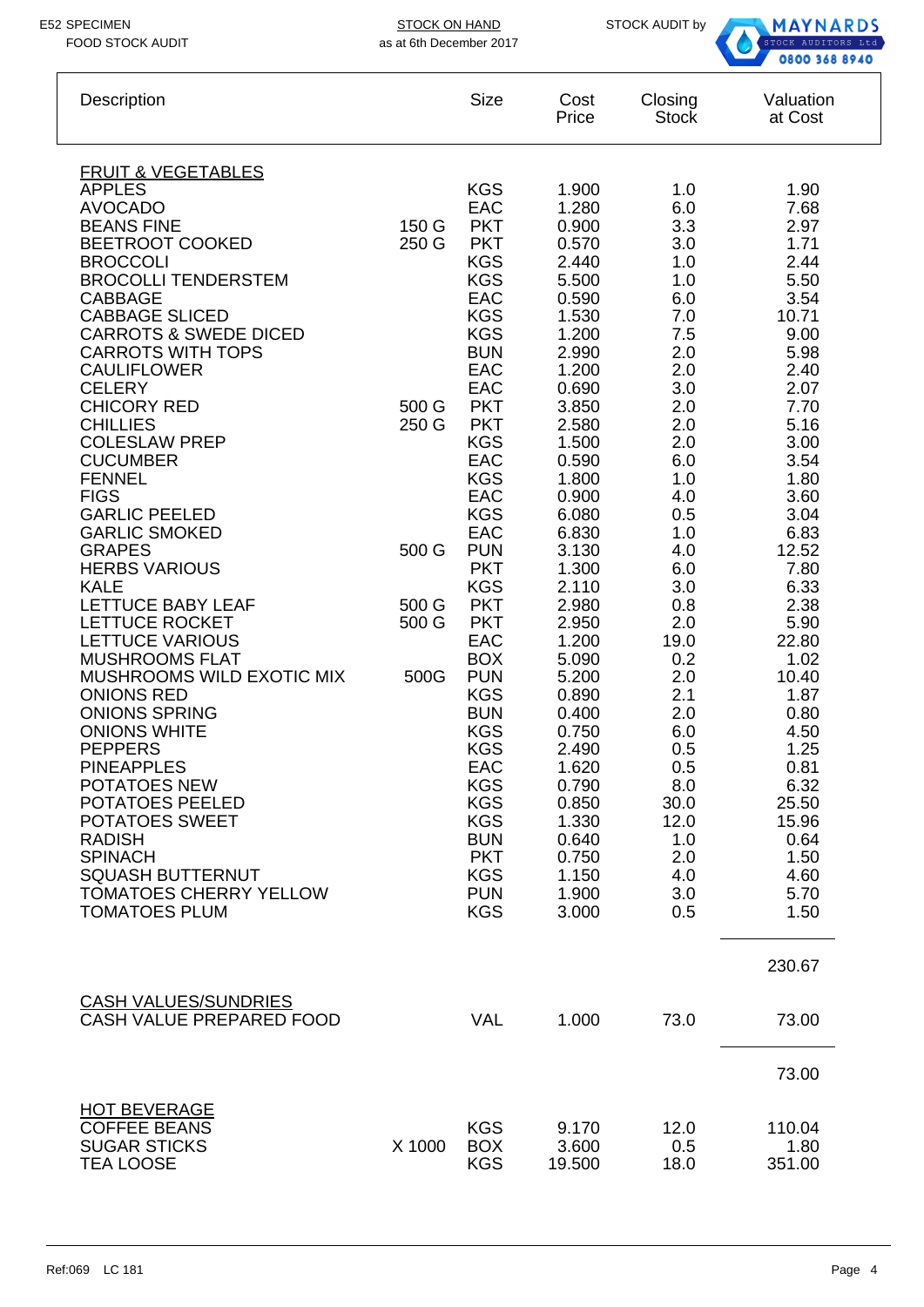| <b>E52 SPECIMEN</b><br><b>FOOD STOCK AUDIT</b> | <b>STOCK ON HAND</b><br>as at 6th December 2017 |               | STOCK AUDIT by          | <b>MAYNARDS</b><br>STOCK AUDITORS Ltd<br>0800 368 8940 |
|------------------------------------------------|-------------------------------------------------|---------------|-------------------------|--------------------------------------------------------|
| Description                                    | <b>Size</b>                                     | Cost<br>Price | Closing<br><b>Stock</b> | Valuation<br>at Cost                                   |
| <b>HOT BEVERAGE Contd.</b>                     |                                                 |               |                         | 462.84                                                 |
|                                                | <b>TOTAL STOCK ON HAND AT COST</b>              |               |                         | 4333.53                                                |
|                                                |                                                 |               |                         |                                                        |
|                                                |                                                 |               |                         |                                                        |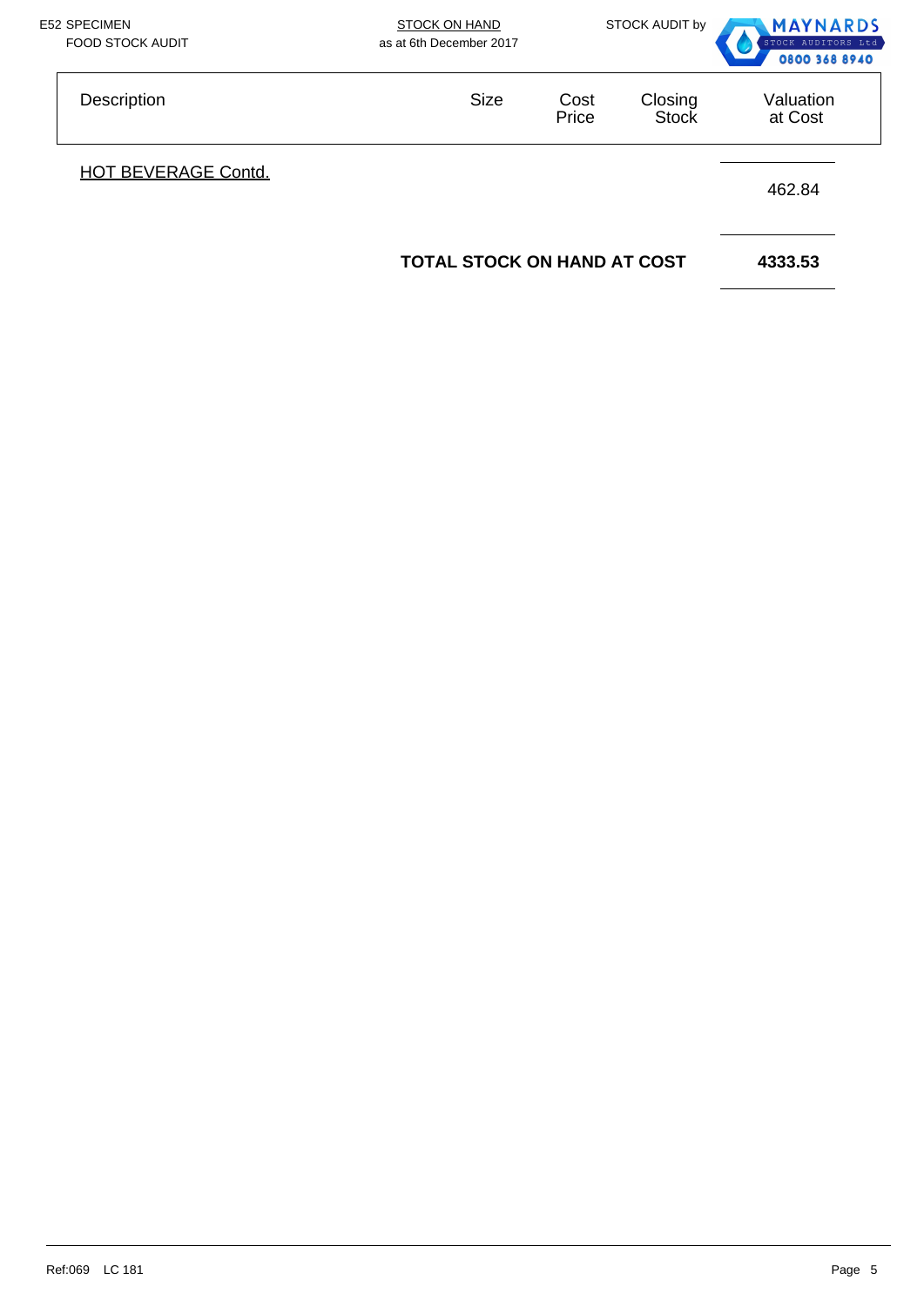т.

STOCK AUDIT HISTORY STOCK AUDIT by from 3rd November 2010



| Stock<br>No of | Takings    | Av. Daily | Gross      |       | GP% After  | Stock on | Days           |
|----------------|------------|-----------|------------|-------|------------|----------|----------------|
| Date<br>Days   | Incl. VAT  | Takings   | Profit     |       | Allowances | Hand     | Stock          |
|                |            |           |            |       |            |          |                |
| 17/01/11<br>75 | 124003.94  | 1653.39   | 70728.66   | 67.1% | 68.1%      | 2693.98  | 6              |
| 21/02/11<br>35 | 47484.02   | 1356.69   | 26004.19   | 65.7% | 68.0%      | 3075.80  | 8              |
| 43<br>05/04/11 | 59549.86   | 1384.88   | 32990.09   | 66.5% | 68.0%      | 2777.66  | $\overline{7}$ |
| 42<br>17/05/11 | 54772.27   | 1304.10   | 29804.45   | 65.3% | 67.3%      | 2482.30  | $\overline{7}$ |
| 35<br>21/06/11 | 45563.88   | 1301.83   | 24982.50   | 65.8% | 66.9%      | 1822.66  | 5              |
| 55<br>15/08/11 | 73647.91   | 1339.05   | 40044.01   | 65.2% | 66.6%      | 2131.18  | 5              |
| 63<br>17/10/11 | 79426.10   | 1260.73   | 44847.89   | 67.8% | 69.0%      | 2185.57  | 6              |
| 17/01/12<br>92 | 157962.93  | 1716.99   | 95681.61   | 72.7% | 73.5%      | 2171.62  | 6              |
| 27/03/12<br>70 | 96497.44   | 1378.53   | 53020.99   | 65.9% | 67.7%      | 2496.44  | 6              |
| 20/05/12<br>54 | 73568.74   | 1362.38   | 41757.73   | 68.1% | 69.5%      | 1569.21  | 4              |
| 24/07/12<br>65 | 83625.93   | 1286.55   | 47215.06   | 67.8% | 68.9%      | 1952.05  | 6              |
| 18/09/12<br>56 | 79820.37   | 1425.36   | 44376.49   | 66.7% | 67.7%      | 2084.72  | 5              |
| 20/11/12<br>63 | 74828.78   | 1187.76   | 41288.34   | 66.2% | 67.5%      | 2135.71  | 6              |
| 29/01/13<br>70 | 129562.53  | 1850.89   | 77577.96   | 71.9% | 72.9%      | 1914.08  | 4              |
| 25/03/13<br>55 | 72030.02   | 1309.64   | 38672.27   | 64.4% | 66.9%      | 1466.94  | 4              |
| 20/05/13<br>56 | 70043.76   | 1250.78   | 36500.98   | 62.5% | 64.8%      | 2042.53  | 5              |
| 14/10/13 147   | 180865.54  | 1230.38   | 103691.73  | 68.8% | 70.0%      | 1855.78  | 6              |
| 04/12/13<br>51 | 62666.61   | 1228.76   | 36144.73   | 69.2% | 70.8%      | 2870.72  | 9              |
| 20/01/14<br>47 | 99772.59   | 2122.82   | 60286.90   | 72.5% | 73.4%      | 2116.31  | 4              |
| 24/03/14<br>63 | 75221.55   | 1193.99   | 40141.64   | 64.0% | 66.9%      | 1701.24  | 5              |
| 16/06/14<br>84 | 101776.82  | 1211.63   | 54259.02   | 64.0% | 65.3%      | 1970.91  | 5              |
| 22/09/14<br>98 | 133294.91  | 1360.15   | 75053.68   | 67.6% | 68.7%      | 1877.33  | 5              |
| 21/10/14<br>29 | 34636.67   | 1194.37   | 19724.08   | 68.3% | 69.4%      | 2152.59  | $\overline{7}$ |
| 09/12/14<br>49 | 71033.17   | 1449.66   | 41499.55   | 70.1% | 71.2%      | 3650.92  | 10             |
| 21/01/15<br>43 | 94925.67   | 2207.57   | 58395.96   | 73.8% | 74.6%      | 2731.31  | 6              |
| 03/03/15<br>41 | 56227.84   | 1371.41   | 30950.92   | 66.1% | 69.3%      | 2603.39  | $\overline{7}$ |
| 01/04/15<br>29 | 38754.44   | 1336.36   | 21259.67   | 65.8% | 70.0%      | 2709.86  | $\overline{7}$ |
| 01/06/15<br>61 | 75606.44   | 1239.45   | 42342.94   | 67.2% | 68.0%      | 2204.80  | $\overline{7}$ |
| 20/07/15<br>49 | 62605.64   | 1277.67   | 35105.53   | 67.3% | 69.0%      | 2496.95  | $\overline{7}$ |
| 14/09/15<br>56 | 78375.31   | 1399.56   | 45484.62   | 69.6% | 71.5%      | 2379.94  | $\overline{7}$ |
| 02/11/15<br>49 | 73183.24   | 1493.54   | 42601.14   | 69.9% | 70.8%      | 2223.93  | 6              |
| 21/01/16<br>80 | 157006.56  | 1962.58   | 94556.76   | 72.3% | 73.3%      | 3294.03  | $\overline{7}$ |
| 31/03/16<br>70 | 98174.76   | 1402.50   | 55086.20   | 67.3% | 69.5%      | 3150.76  | 8              |
| 06/06/16<br>67 | 89033.04   | 1328.85   | 49224.81   | 66.3% | 67.3%      | 2454.29  | $\overline{7}$ |
| 23/08/16<br>78 | 98906.60   | 1268.03   | 56094.91   | 68.1% | 69.2%      | 3136.71  | 9              |
| 10/10/16<br>48 | 61215.99   | 1275.33   | 33879.58   | 66.4% | 67.1%      | 2983.99  | 8              |
| 43<br>22/11/16 | 53172.26   | 1236.56   | 29826.87   | 67.3% | 68.0%      | 2907.04  | 9              |
| 18/01/17<br>57 | 125697.35  | 2205.22   | 76133.27   | 72.7% | 73.0%      | 2431.15  | 5              |
| 20/02/17<br>33 | 43150.35   | 1307.59   | 24215.43   | 67.3% | 68.4%      | 3231.46  | 9              |
| 07/04/17<br>46 | 57664.77   | 1253.58   | 31416.23   | 65.4% | 66.8%      | 3888.88  | 11             |
| 22/05/17<br>45 | 55414.65   | 1231.44   | 29588.67   | 64.1% | 66.5%      | 3680.09  | 10             |
| 14/07/17<br>53 | 60149.57   | 1134.90   | 33352.73   | 66.5% | 68.7%      | 2896.37  | 9              |
| 14/08/17<br>31 | 46840.16   | 1510.97   | 28741.91   | 73.6% | 74.1%      | 3150.82  | 9              |
| 26/09/17<br>43 | 28186.33   | 655.50    | 15705.94   | 66.9% | 69.6%      | 2954.26  | 16             |
| 01/11/17<br>36 | 59953.56   | 1665.38   | 33259.91   | 66.6% | 67.6%      | 2390.72  | 5              |
| 06/12/17<br>35 | 65032.65   | 1858.08   | 38910.84   | 71.8% | 72.6%      | 4333.53  | 10             |
|                |            |           |            |       |            |          |                |
| TOTALS2590     | 3660933.52 | 1413.49   | 2082429.39 | 68.2% |            |          |                |

| Average weekly Takings including VAT | 9894.41 |
|--------------------------------------|---------|
| Average weekly Takings excluding VAT | 8250.78 |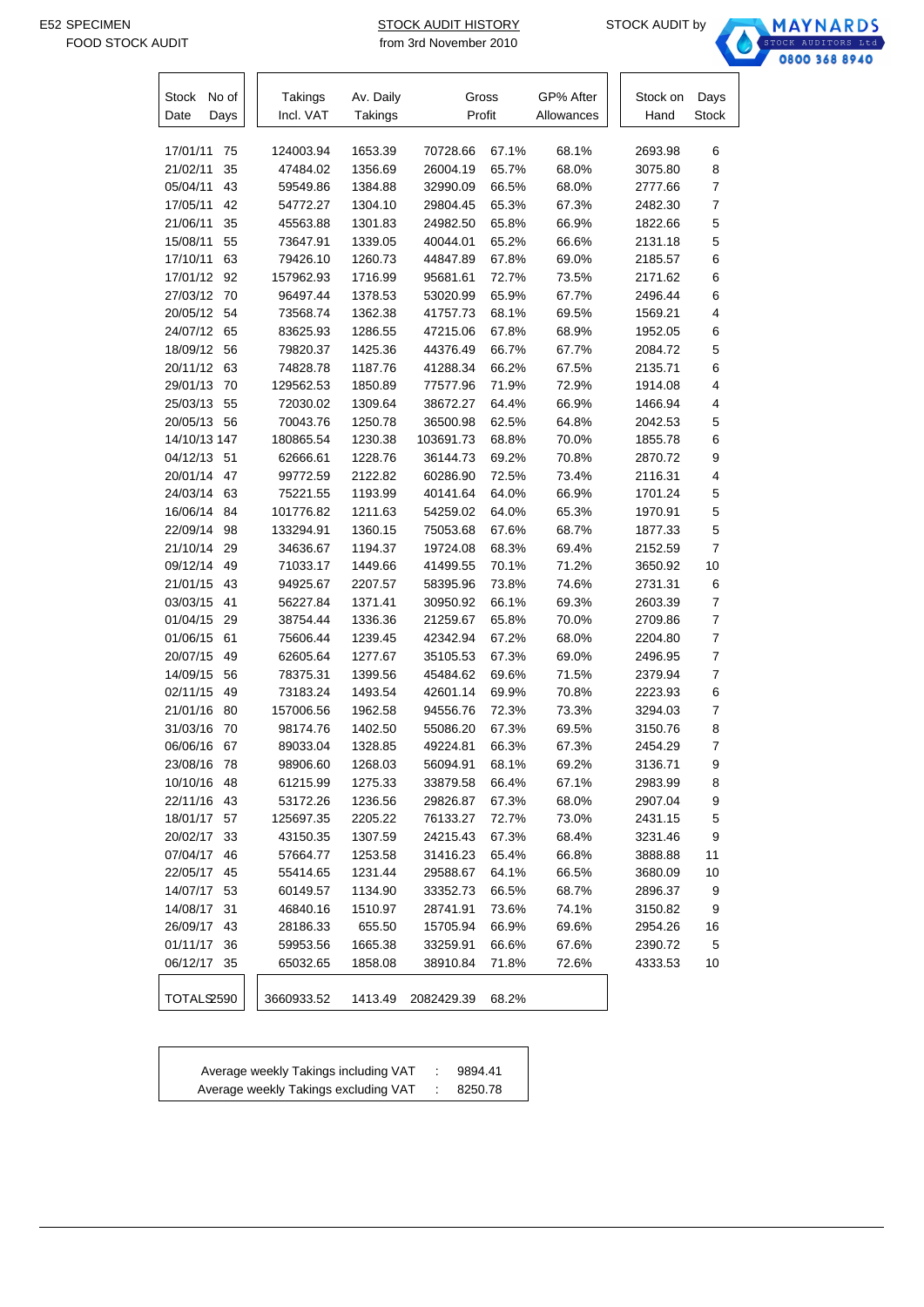

| Supplier             | Delivery | Delivery                | Purchases | Credits | Total    |  |
|----------------------|----------|-------------------------|-----------|---------|----------|--|
| Name                 | Date     | Ref                     | at Cost   | at Cost | at Cost  |  |
|                      |          |                         |           |         |          |  |
| <b>Bar Transfers</b> | 01/11/17 | $\mathsf{T}/\mathsf{F}$ | 259.65    |         | 259.65   |  |
|                      |          |                         | 259.65    |         | 259.65   |  |
|                      |          |                         |           |         |          |  |
| Disposables          | 01/11/17 | <b>NUTT</b>             |           | 5.96    | $-5.96$  |  |
|                      | 01/11/17 | OLIK                    |           | 33.66   | $-33.66$ |  |
|                      | 22/11/17 | <b>TATT</b>             |           | 11.50   | $-11.50$ |  |
|                      | 27/11/17 | OLIK                    |           | 9.81    | $-9.81$  |  |
|                      | 29/11/17 | <b>NUTT</b>             |           | 5.96    | $-5.96$  |  |
|                      | 29/11/17 | <b>TATT</b>             |           | 11.50   | $-11.50$ |  |
|                      | 02/12/17 | OLIK                    |           | 9.81    | $-9.81$  |  |
|                      | 04/12/17 | OLIK                    |           | 4.32    | $-4.32$  |  |
|                      |          |                         |           | 92.52   | $-92.52$ |  |
|                      |          |                         |           |         |          |  |
| Fry Fresh Edible Oil | 07/11/17 | 3509                    | 32.40     |         | 32.40    |  |
|                      | 14/11/17 | 3979                    | 32.40     |         | 32.40    |  |
|                      | 21/11/17 | 4429                    | 32.40     |         | 32.40    |  |
|                      | 28/11/17 | 4826                    | 32.40     |         | 32.40    |  |
|                      | 05/12/17 | 5328                    | 32.40     |         | 32.40    |  |
|                      |          |                         | 162.00    |         | 162.00   |  |
| G & O Foods Ltd      | 01/11/17 | 6934                    | 104.60    |         | 104.60   |  |
|                      | 08/11/17 | 7630                    | 151.78    |         | 151.78   |  |
|                      | 15/11/17 | 2926                    | 262.69    |         | 262.69   |  |
|                      | 22/11/17 | 3776                    | 107.69    |         | 107.69   |  |
|                      | 29/11/17 | 4739                    | 88.78     |         | 88.78    |  |
|                      |          |                         | 715.54    |         | 715.54   |  |
| Has Bean Coffee      | 13/11/17 | 1813                    | 88.80     |         | 88.80    |  |
|                      | 27/11/17 | 2055                    | 186.70    |         | 186.70   |  |
|                      |          |                         | 275.50    |         | 275.50   |  |
|                      |          |                         |           |         |          |  |
| Neve Fleetwood       | 01/11/17 | 3846                    | 80.90     |         | 80.90    |  |
|                      | 03/11/17 | 5836                    | 41.00     |         | 41.00    |  |
|                      | 06/11/17 | 7394                    | 87.51     |         | 87.51    |  |
|                      | 07/11/17 | 8441                    | 85.72     |         | 85.72    |  |
|                      | 08/11/17 | 9241                    | 32.60     |         | 32.60    |  |
|                      | 09/11/17 | 0329                    | 52.16     |         | 52.16    |  |
|                      | 10/11/17 | 1496                    | 87.65     |         | 87.65    |  |
|                      | 11/11/17 | 2693                    | 154.86    |         | 154.86   |  |
|                      | 13/11/17 | 3142                    | 51.10     |         | 51.10    |  |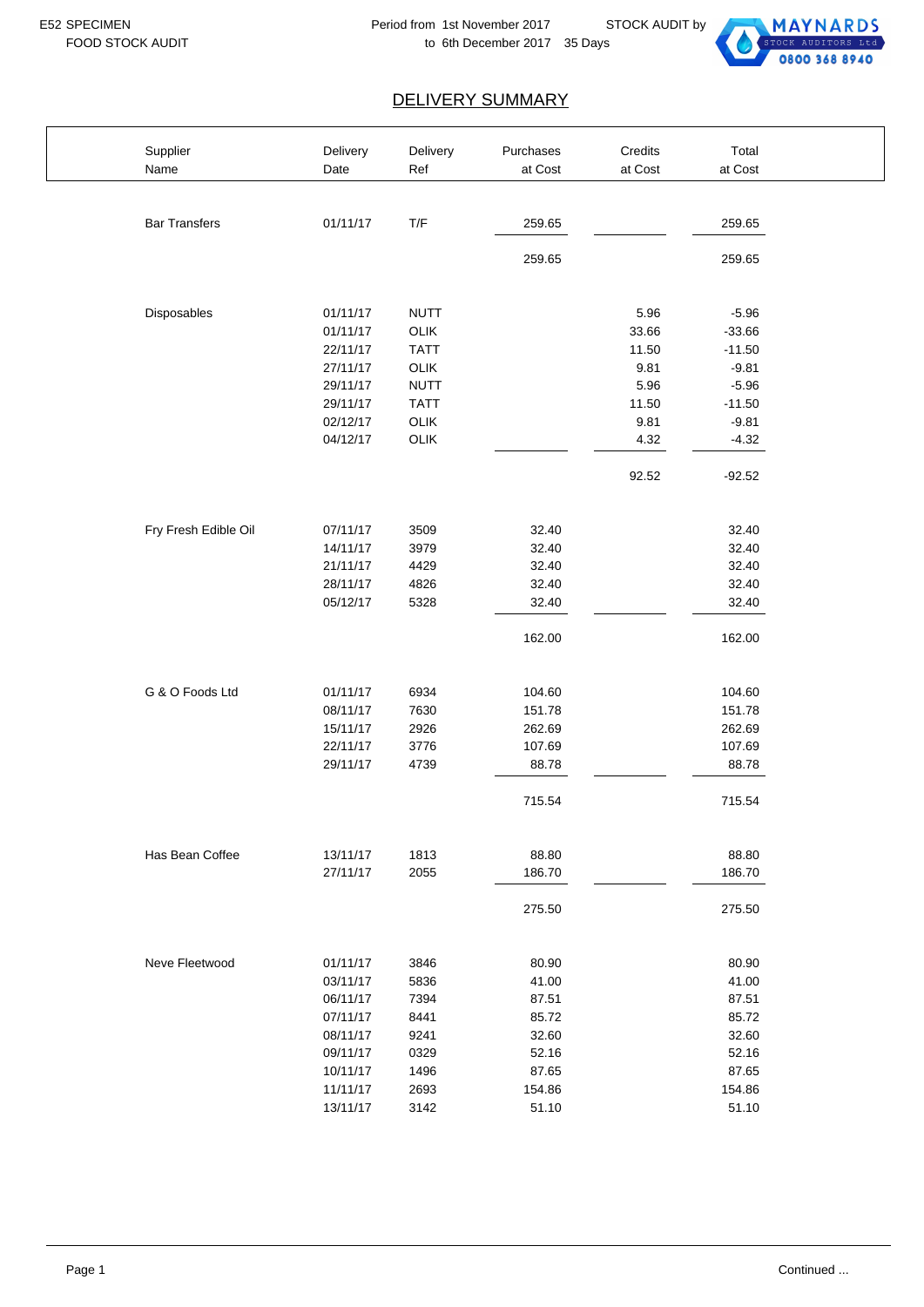$\overline{1}$ 



| Supplier        | Delivery | Delivery | Purchases | Credits | Total    |  |
|-----------------|----------|----------|-----------|---------|----------|--|
| Name            | Date     | Ref      | at Cost   | at Cost | at Cost  |  |
|                 |          |          |           |         |          |  |
|                 |          |          |           |         |          |  |
|                 | 14/11/17 | 3931     | 58.48     |         | 58.48    |  |
|                 | 15/11/17 | 6105     |           | 21.48   | $-21.48$ |  |
|                 | 16/11/17 | 5706     | 37.35     |         | 37.35    |  |
|                 | 17/11/17 | 6719     | 118.02    |         | 118.02   |  |
|                 | 18/11/17 | 8043     | 146.22    |         | 146.22   |  |
|                 | 20/11/17 | 9399     | 75.84     |         | 75.84    |  |
|                 | 21/11/17 | 9908     | 103.36    |         | 103.36   |  |
|                 | 22/11/17 | 0502     | 52.54     |         | 52.54    |  |
|                 | 24/11/17 | 1894     | 83.81     |         | 83.81    |  |
|                 | 24/11/17 | 1895     | 21.51     |         | 21.51    |  |
|                 | 25/11/17 | 2807     | 219.01    |         | 219.01   |  |
|                 | 28/11/17 | 3777     | 10.10     |         | 10.10    |  |
|                 | 29/11/17 | 3777     |           | 10.10   | $-10.10$ |  |
|                 | 29/11/17 | 4330     | 108.36    |         | 108.36   |  |
|                 | 30/11/17 | 5032     | 31.21     |         | 31.21    |  |
|                 | 01/12/17 | 6070     | 129.55    |         | 129.55   |  |
|                 | 02/12/17 | 6722     | 142.89    |         | 142.89   |  |
|                 | 04/12/17 | 7303     | 41.53     |         | 41.53    |  |
|                 | 05/12/17 | 7792     | 74.40     |         | 74.40    |  |
|                 |          |          | 2127.68   | 31.58   | 2096.10  |  |
|                 |          |          |           |         |          |  |
|                 |          |          |           |         |          |  |
| H N Nuttall Ltd | 01/11/17 | 9782     | 125.97    |         | 125.97   |  |
|                 | 01/11/17 | 9784     | 44.87     |         | 44.87    |  |
|                 | 08/11/17 | 0994     | 169.92    |         | 169.92   |  |
|                 | 08/11/17 | 0995     | 69.12     |         | 69.12    |  |
|                 | 15/11/17 | 2388     | 173.20    |         | 173.20   |  |
|                 | 15/11/17 | 2389     | 150.95    |         | 150.95   |  |
|                 | 22/11/17 | 3519     | 129.53    |         | 129.53   |  |
|                 | 22/11/17 | 3520     | 60.00     |         | 60.00    |  |
|                 | 29/11/17 | 4840     | 329.80    |         | 329.80   |  |
|                 | 29/11/17 | 4841     | 33.70     |         | 33.70    |  |
|                 | 29/11/17 | 4871     | 8.00      |         | 8.00     |  |
|                 | 29/11/17 | 4881     | 12.81     |         | 12.81    |  |
|                 | 01/12/17 | 5358     | 72.50     |         | 72.50    |  |
|                 |          |          | 1380.37   |         | 1380.37  |  |
|                 |          |          |           |         |          |  |
| Oliver Kay Ltd  | 01/11/17 | 3584     | 62.92     |         | 62.92    |  |
|                 | 02/11/17 | 5333     | 29.05     |         | 29.05    |  |
|                 | 03/11/17 | 7265     | 74.57     |         | 74.57    |  |
|                 | 04/11/17 | 8861     | 162.08    |         | 162.08   |  |
|                 | 06/11/17 | 0744     | 119.24    |         | 119.24   |  |
|                 | 07/11/17 | 2207     | 53.64     |         | 53.64    |  |
|                 | 09/11/17 | 5605     | 63.23     |         | 63.23    |  |
|                 | 09/11/17 | 5606     | 24.75     |         | 24.75    |  |
|                 | 10/11/17 | 7533     | 32.20     |         | 32.20    |  |
|                 | 11/11/17 | 9258     | 158.19    |         | 158.19   |  |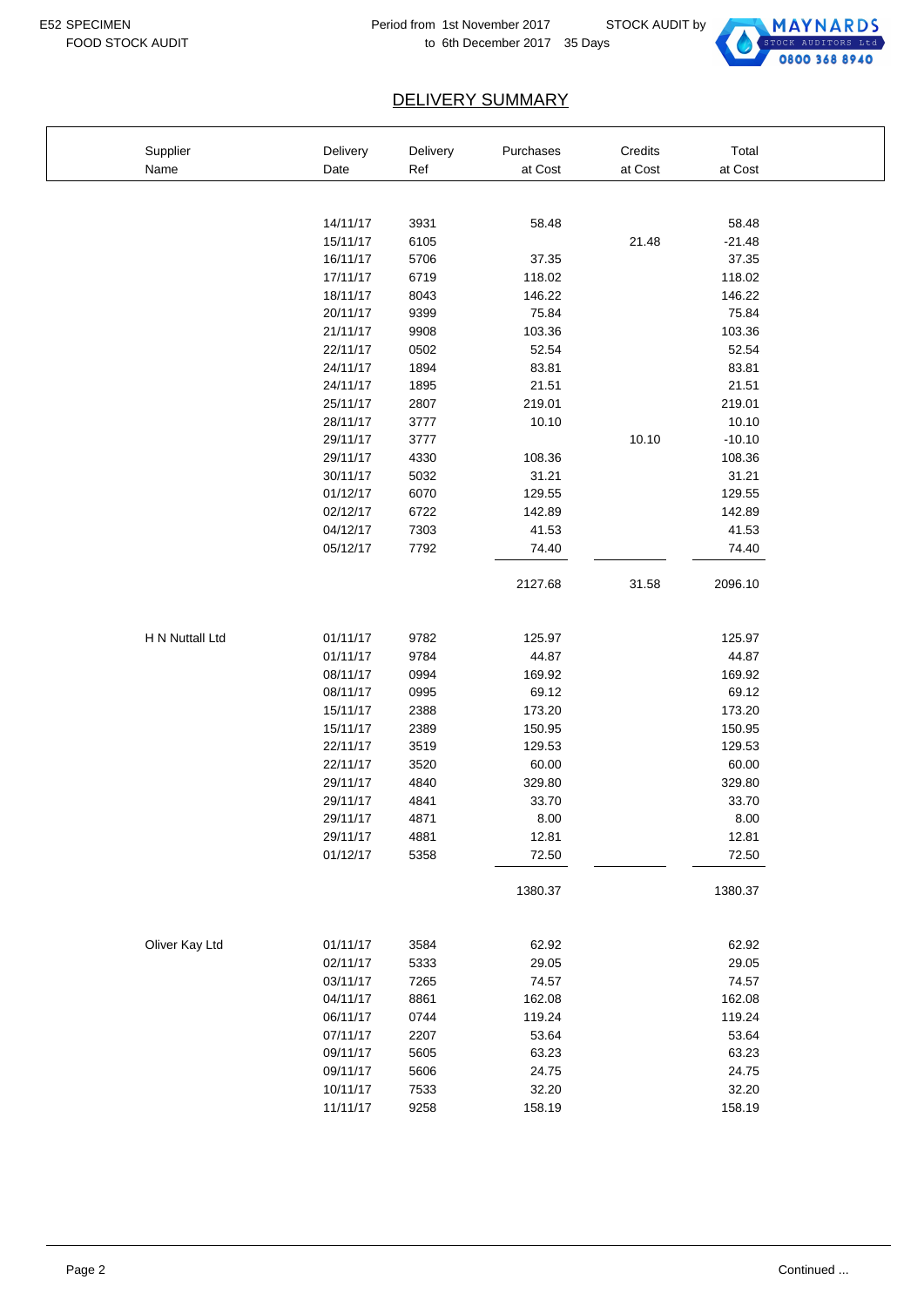

| Supplier       | Delivery | Delivery | Purchases | Credits | Total   |
|----------------|----------|----------|-----------|---------|---------|
| Name           | Date     | Ref      | at Cost   | at Cost | at Cost |
|                |          |          |           |         |         |
|                | 13/11/17 | 0535     | 50.89     |         | 50.89   |
|                | 14/11/17 | 2601     | 301.11    |         | 301.11  |
|                | 15/11/17 | 4077     | 43.13     |         | 43.13   |
|                | 16/11/17 | 6350     | 121.69    |         | 121.69  |
|                | 17/11/17 | 8452     | 143.23    |         | 143.23  |
|                | 17/11/17 | 8453     | 22.30     |         | 22.30   |
|                | 18/11/17 | 0007     | 23.74     |         | 23.74   |
|                | 20/11/17 | 1592     | 66.92     |         | 66.92   |
|                | 21/11/17 | 3347     | 35.20     |         | 35.20   |
|                | 22/11/17 | 5099     | 38.80     |         | 38.80   |
|                | 23/11/17 | 7217     | 4.31      |         | 4.31    |
|                | 23/11/17 | 7218     | 61.16     |         | 61.16   |
|                | 25/11/17 | 0924     | 145.76    |         | 145.76  |
|                | 25/11/17 | 1116     | 61.42     |         | 61.42   |
|                | 27/11/17 | 2380     | 89.87     |         | 89.87   |
|                | 28/11/17 | 4349     | 107.24    |         | 107.24  |
|                | 29/11/17 | 6445     | 37.75     |         | 37.75   |
|                | 30/11/17 | 7982     | 56.30     |         | 56.30   |
|                | 01/12/17 | 0310     | 56.24     |         | 56.24   |
|                | 02/12/17 | 2096     | 112.51    |         | 112.51  |
|                | 04/12/17 | 3918     | 88.60     |         | 88.60   |
|                | 05/12/17 | 5584     | 70.29     |         | 70.29   |
|                |          |          |           |         |         |
|                |          |          | 2518.33   |         | 2518.33 |
| Petty Cash     | 01/11/17 | N/A      | 961.77    |         | 961.77  |
|                |          |          | 961.77    |         | 961.77  |
|                |          |          |           |         |         |
| Perrys Produce | 01/11/17 | 0287     | 82.36     |         | 82.36   |
|                | 02/11/17 | 0363     | 82.49     |         | 82.49   |
|                | 03/11/17 | 0438     | 56.94     |         | 56.94   |
|                | 03/11/17 | 0512     | 7.02      |         | 7.02    |
|                | 04/11/17 | 0554     | 96.55     |         | 96.55   |
|                | 06/11/17 | 0655     | 91.23     |         | 91.23   |
|                | 07/11/17 | 0751     | 54.71     |         | 54.71   |
|                | 07/11/17 | 0779     | 1.10      |         | 1.10    |
|                | 08/11/17 | 0846     | 22.11     |         | 22.11   |
|                | 09/11/17 | 0863     | 78.63     |         | 78.63   |
|                | 10/11/17 | 0946     | 82.06     |         | 82.06   |
|                | 11/11/17 | 1030     | 148.48    |         | 148.48  |
|                | 13/11/17 | 1133     | 104.55    |         | 104.55  |
|                | 14/11/17 | 1215     | 64.88     |         | 64.88   |
|                | 15/11/17 | 1257     | 34.50     |         | 34.50   |
|                | 15/11/17 | 1276     | 37.97     |         | 37.97   |
|                | 16/11/17 | 1372     | 53.30     |         | 53.30   |
|                | 17/11/17 | 1450     | 43.93     |         | 43.93   |
|                | 18/11/17 | 1552     | 118.72    |         | 118.72  |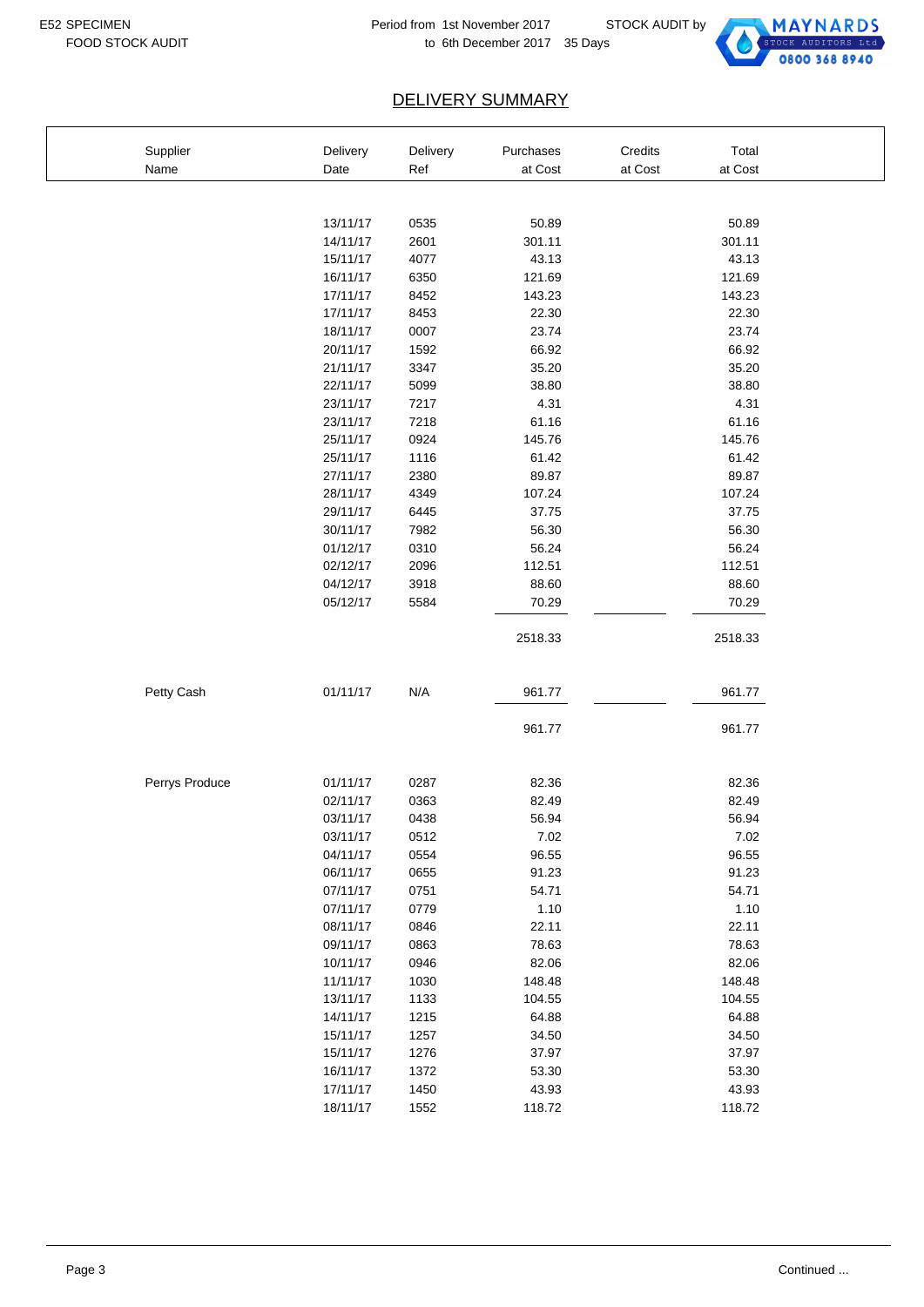$\overline{1}$ 



| Supplier                | Delivery | Delivery | Purchases | Credits | Total    |  |
|-------------------------|----------|----------|-----------|---------|----------|--|
| Name                    | Date     | Ref      | at Cost   | at Cost | at Cost  |  |
|                         |          |          |           |         |          |  |
|                         |          |          |           |         |          |  |
|                         | 20/11/17 | 1644     | 90.09     |         | 90.09    |  |
|                         | 21/11/17 | 1738     | 56.49     |         | 56.49    |  |
|                         | 22/11/17 | 1785     | 55.23     |         | 55.23    |  |
|                         | 24/11/17 | 2053     | 86.20     |         | 86.20    |  |
|                         | 25/11/17 | 2151     | 132.25    |         | 132.25   |  |
|                         | 27/11/17 | 2249     | 142.89    |         | 142.89   |  |
|                         | 29/11/17 | 2341     | 59.54     |         | 59.54    |  |
|                         | 29/11/17 | 2391     | 32.02     |         | 32.02    |  |
|                         | 30/11/17 | 2432     | 91.77     |         | 91.77    |  |
|                         | 01/12/17 | 2541     | 103.82    |         | 103.82   |  |
|                         | 02/12/17 | 2654     | 126.75    |         | 126.75   |  |
|                         | 04/12/17 | 2743     | 20.46     |         | 20.46    |  |
|                         | 05/12/17 | 2854     | 52.48     |         | 52.48    |  |
|                         |          |          | 2311.52   |         | 2311.52  |  |
|                         |          |          |           |         |          |  |
| <b>Tattenhall Dairy</b> | 01/11/17 | 8483     | 59.00     |         | 59.00    |  |
|                         | 08/11/17 | 8853     | 41.13     |         | 41.13    |  |
|                         | 15/11/17 | 9127     | 101.34    |         | 101.34   |  |
|                         | 22/11/17 | 9454     | 39.97     |         | 39.97    |  |
|                         | 29/11/17 | 9778     | 81.10     |         | 81.10    |  |
|                         |          |          | 322.54    |         | 322.54   |  |
| <b>Westport Foods</b>   | 01/11/17 | 8613     | 62.81     |         | 62.81    |  |
|                         | 02/11/17 | 8641     | 68.22     |         | 68.22    |  |
|                         | 03/11/17 | 8686     | 67.74     |         | 67.74    |  |
|                         | 04/11/17 | 8731     | 45.50     |         | 45.50    |  |
|                         | 06/11/17 | 8760     | 58.31     |         | 58.31    |  |
|                         | 07/11/17 | 8805     | 15.93     |         | 15.93    |  |
|                         | 08/11/17 | 8834     | 21.03     |         | 21.03    |  |
|                         | 09/11/17 | 8850     | 21.69     |         | 21.69    |  |
|                         | 10/11/17 | 8882     | 38.88     |         | 38.88    |  |
|                         | 11/11/17 | 8944     | 38.35     |         | 38.35    |  |
|                         | 13/11/17 | 8998     | 43.71     |         | 43.71    |  |
|                         | 14/11/17 | 9027     | 98.75     |         | 98.75    |  |
|                         | 16/11/17 | 9085     | 23.67     |         | 23.67    |  |
|                         | 17/11/17 | 9124     | 30.45     |         | 30.45    |  |
|                         | 17/11/17 | 9164     |           | 12.98   | $-12.98$ |  |
|                         | 18/11/17 | 9186     | 30.28     |         | 30.28    |  |
|                         | 18/11/17 | 9200     | 35.11     |         | 35.11    |  |
|                         | 20/11/17 | 9204     | 22.71     |         | 22.71    |  |
|                         | 21/11/17 | 9234     | 17.12     |         | 17.12    |  |
|                         | 22/11/17 | 9278     | 29.72     |         | 29.72    |  |
|                         | 23/11/17 | 9294     | 14.15     |         | 14.15    |  |
|                         | 24/11/17 | 9355     | 30.81     |         | 30.81    |  |
|                         | 24/11/17 | 9358     | 8.99      |         | 8.99     |  |
|                         | 25/11/17 | 9393     | 51.65     |         | 51.65    |  |